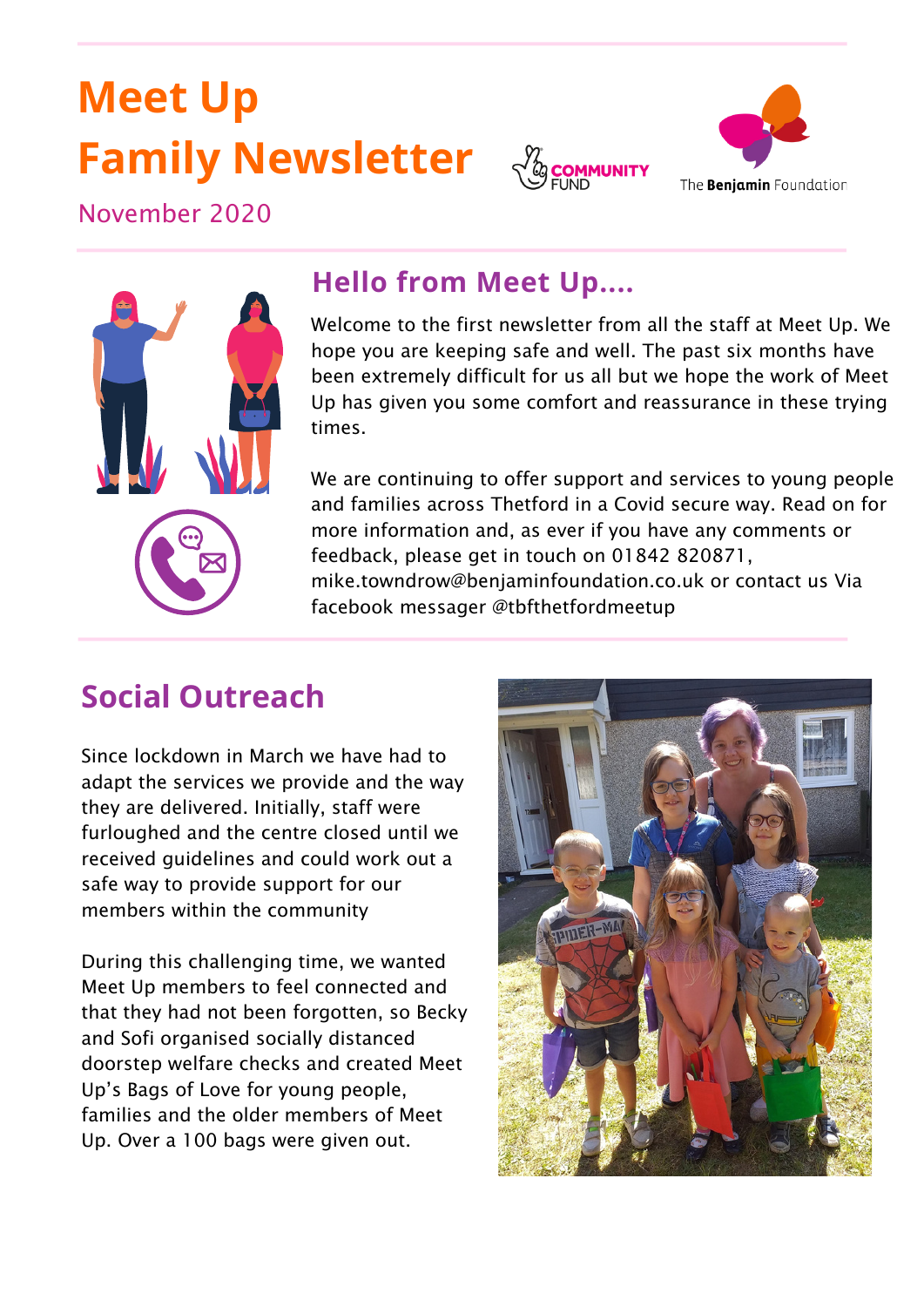### **Social Outreach, cont... Youth Club**

While visiting members and chatting it became clear that the senior members of the centre were struggling with social isolation and loneliness and they really were missing the weekly lunch club that they were used to attending at the centre. As it was unsafe to bring them together in the centre we adapted the meal so it could be delivered individually to them at their homes.

This has been a great success with the meals enjoyed and appreciated by all who have received them.

To date we have delivered 211 meals and have begun to work with 'It's Good Ere' a local catering business that have provided some scrummy desserts that are enjoyed as a part of our meals.





**211 meals delivered**



In July, we began the process of making Meet Up Covid secure so that we could welcome young people back in to the centre within the new government guidelines. A programme was created for delivery during the summer and once we had welcomed Hannah back from maternity leave in September all staff were back at the centre.

The Youth Club sessions were of a totally different nature from anything we had previously delivered. All activities had to be of a sedentary nature and booked in advance something the young people and parents were not used to at Meet Up, it having been such a vibrant and open access venue.

Although the change in delivery didn't suit everyone, we did however work with 35 young people and families over the summer in 18 sessions covering subjects such as mental health and wellbeing, fear and anxieties, resilience using arts and crafts and discussion to express their feelings and emotions.